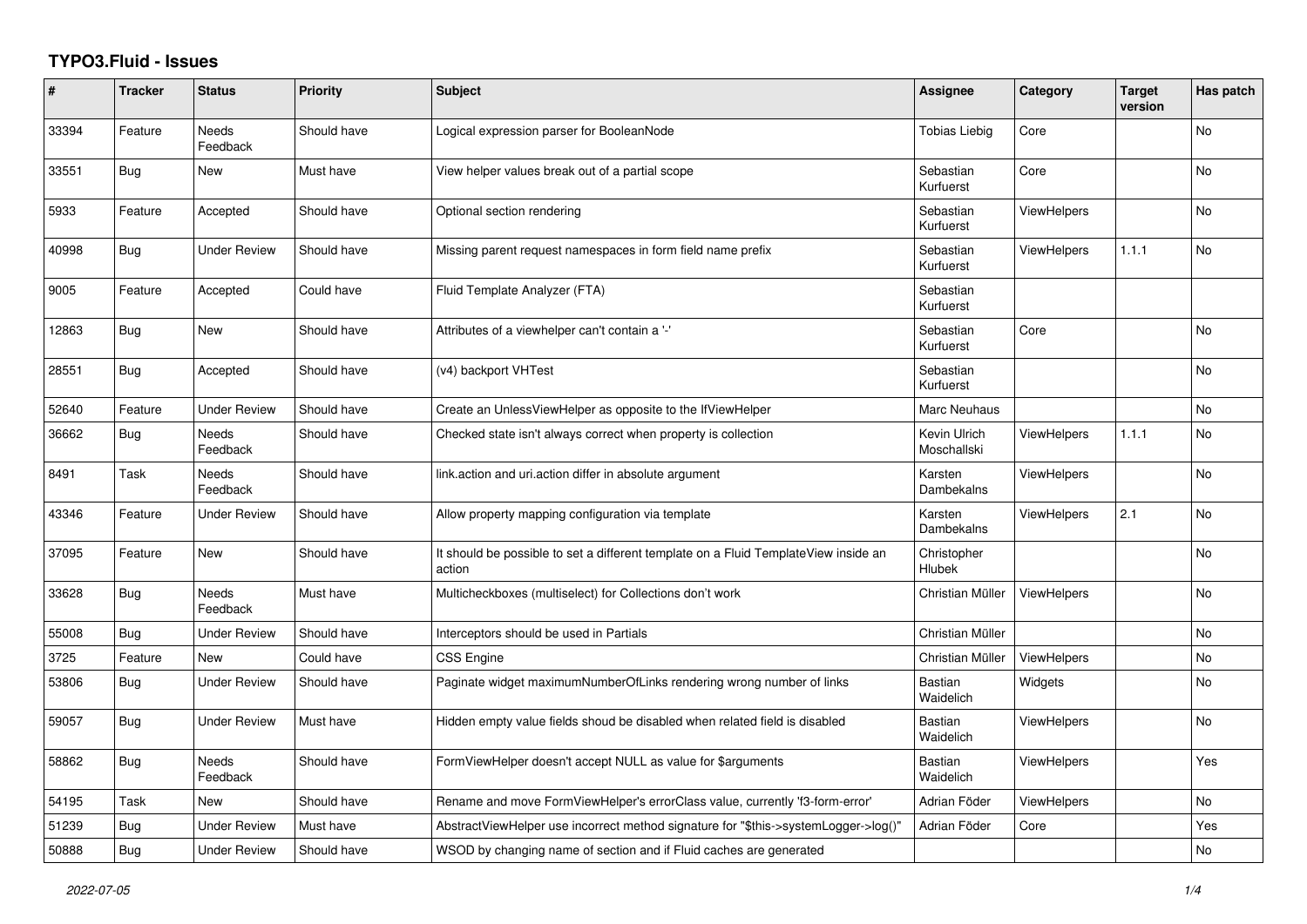| ∦     | <b>Tracker</b> | <b>Status</b>       | <b>Priority</b> | <b>Subject</b>                                                                                         | <b>Assignee</b> | Category    | <b>Target</b><br>version | Has patch |
|-------|----------------|---------------------|-----------------|--------------------------------------------------------------------------------------------------------|-----------------|-------------|--------------------------|-----------|
| 52419 | Bug            | New                 | Should have     | Wrong PHPDocs notation for default value inline f:translate viewhelper                                 |                 |             | 2.0                      | No        |
| 47006 | Bug            | <b>Under Review</b> | Should have     | widget identifier are not unique                                                                       |                 |             |                          | No        |
| 51277 | Feature        | New                 | Should have     | ViewHelper context should be aware of actual file occurrence                                           |                 |             |                          | No        |
| 3481  | <b>Bug</b>     | New                 | Should have     | Use ViewHelperVariableContainer in PostParseFacet                                                      |                 | Core        |                          | No        |
| 34309 | Task           | New                 | Could have      | Unknown ViewHelpers cause exception - should be handled more graceful                                  |                 | ViewHelpers |                          | No        |
| 10911 | Task           | New                 | Should have     | Tx_Fluid_ViewHelpers_Form_AbstractFormViewHelper->renderHiddenIdentityField<br>should be more reliable |                 | ViewHelpers |                          | No        |
| 52591 | <b>Bug</b>     | New                 | Should have     | The Pagination Widget broken for joined objects                                                        |                 |             |                          | No        |
| 60856 | Bug            | New                 | Must have       | Target attribute not supported by the form viewhelper                                                  |                 | ViewHelpers |                          | Yes       |
| 9514  | Feature        | New                 | Should have     | Support explicit Array Arguments for ViewHelpers                                                       |                 |             |                          |           |
| 46091 | Task           | Needs<br>Feedback   | Should have     | Show source file name and position on exceptions during parsing                                        |                 |             |                          | No        |
| 44234 | Bug            | <b>Under Review</b> | Should have     | selectViewHelper's sorting does not respect locale collation                                           |                 | ViewHelpers | 2.1                      | No        |
| 65424 | Bug            | <b>Under Review</b> | Should have     | SelectViewHelper must respect option(Value Label)Field for arrays                                      |                 | ViewHelpers |                          | No        |
| 49756 | Feature        | <b>Under Review</b> | Should have     | Select values by array key in checkbox viewhelper                                                      |                 |             |                          | No        |
| 8989  | Feature        | Needs<br>Feedback   | Could have      | Search path for fluid template files                                                                   |                 | View        |                          | No        |
| 39990 | Bug            | New                 | Should have     | Same form twice in one template: hidden fields for empty values are only rendered<br>once              |                 | Core        |                          | No        |
| 33215 | Feature        | New                 | Should have     | RFC: Dynamic values in ObjectAccess paths                                                              |                 |             |                          | No        |
| 38369 | Bug            | New                 | Must have       | Resource ViewHelpers should not fall back to request package                                           |                 | View        |                          | No        |
| 43072 | Task           | New                 | Should have     | Remove TOKENS for adding templates fallback in Backporter                                              |                 | View        |                          | No        |
| 43071 | Task           | New                 | Should have     | Remove TOKENS for adding fallback teplates in B                                                        |                 |             |                          | No        |
| 42743 | Task           | New                 | Should have     | Remove inline style for hidden form fields                                                             |                 |             |                          | No        |
| 39936 | Feature        | New                 | Should have     | registerTagAttribute should handle default values                                                      |                 | ViewHelpers |                          | No        |
| 34682 | Bug            | Under Review        | Should have     | Radio Button missing checked on validation error                                                       |                 | ViewHelpers |                          | No        |
| 45384 | Bug            | New                 | Must have       | Persisted entity object in widget-configuration cannot be deserialized (after reload)                  |                 | Widgets     | 2.0.1                    | No        |
| 36655 | Bug            | New                 | Should have     | Pagination Links                                                                                       |                 | Widgets     |                          | No        |
| 60271 | Feature        | New                 | Should have     | Paginate viewhelper, should also support arrays                                                        |                 |             |                          | No        |
| 36559 | Feature        | New                 | Could have      | New widget progress bar                                                                                |                 |             |                          | Yes       |
| 40064 | Bug            | New                 | Must have       | Multiselect is not getting persisted                                                                   |                 | ViewHelpers |                          | No        |
| 42397 | Feature        | New                 | Should have     | Missing viewhelper for general links                                                                   |                 |             |                          | No        |
| 28549 | Bug            | New                 | Should have     | make widgets cacheable, i.e. not implement childnodeaccess interface                                   |                 |             |                          | No        |
| 30555 | Feature        | New                 | Could have      | Make TagBuilder more extensible                                                                        |                 | Core        |                          | No        |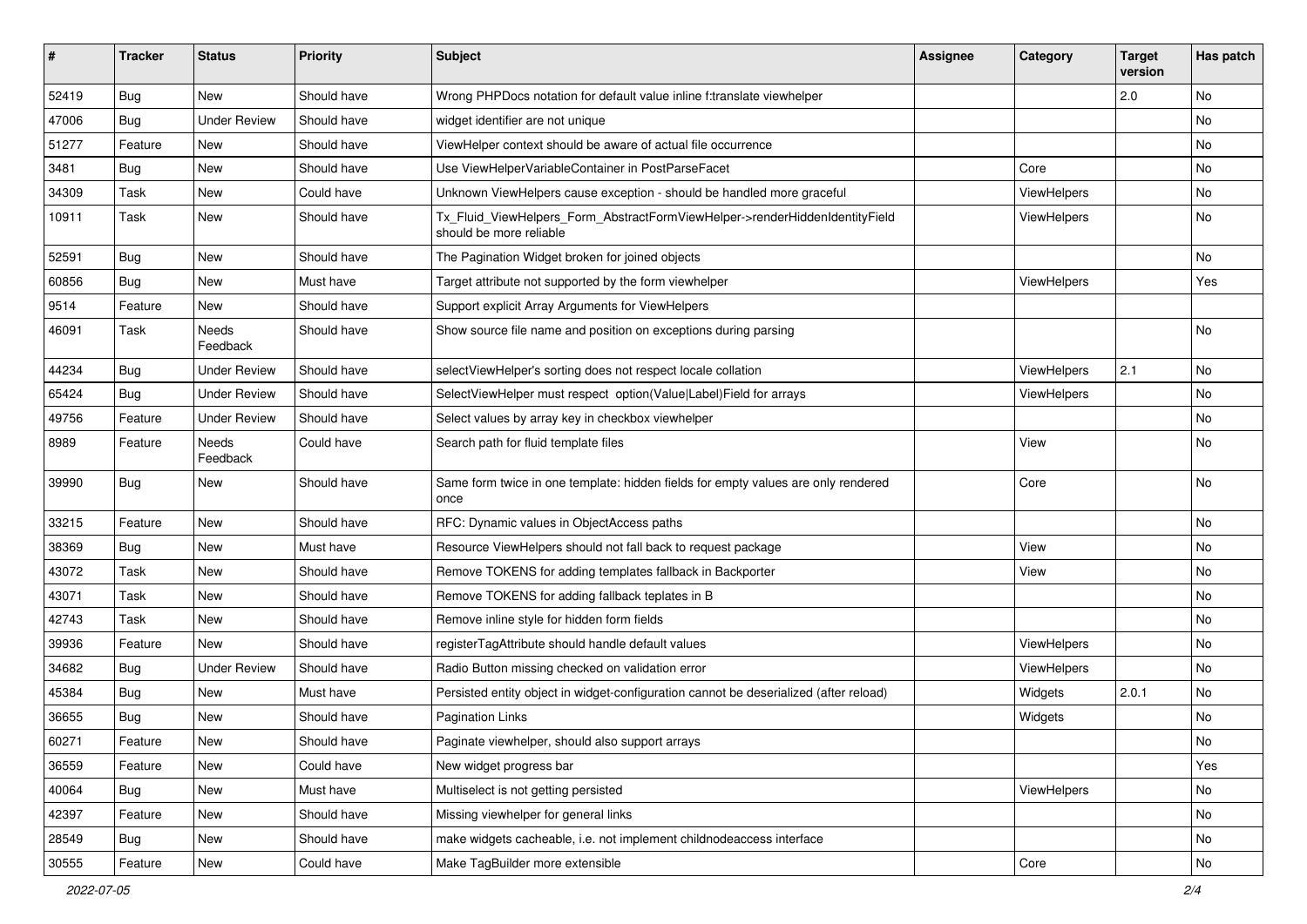| ∦     | <b>Tracker</b> | <b>Status</b>       | Priority             | Subject                                                                                              | <b>Assignee</b> | Category           | <b>Target</b><br>version | Has patch |
|-------|----------------|---------------------|----------------------|------------------------------------------------------------------------------------------------------|-----------------|--------------------|--------------------------|-----------|
| 26658 | Task           | New                 | Won't have this time | Make Form ViewHelpers consistent                                                                     |                 | ViewHelpers        |                          | <b>No</b> |
| 27607 | Bug            | New                 | Must have            | Make Fluid comparisons work when first element is STRING, second is NULL.                            |                 | Core               |                          | No        |
| 51100 | Feature        | New                 | Must have            | Links with absolute URI should have the option of URI Scheme                                         |                 | <b>ViewHelpers</b> |                          | No        |
| 57885 | Bug            | New                 | Must have            | Inputs are cleared from a second form if the first form produced a vallidation error                 |                 |                    |                          | <b>No</b> |
| 56237 | Task           | New                 | Should have          | in-line (Condition) View Helpers should not evaluate on parsing                                      |                 |                    |                          | No        |
| 28553 | Bug            | <b>New</b>          | Should have          | improve XHProf test setup                                                                            |                 |                    |                          | No        |
| 4704  | Feature        | New                 | Should have          | Improve parsing exception messages                                                                   |                 | Core               |                          |           |
| 32035 | Task           | New                 | Should have          | Improve fluid error messages                                                                         |                 | Core               |                          | Yes       |
| 45394 | Task           | New                 | Should have          | Forwardport Unit test for standalone view                                                            |                 | View               |                          | No        |
| 5636  | Task           | <b>Under Review</b> | Must have            | Form_RadioViewHelper and CheckBoxViewHelper miss check for existing object<br>before it is accessed. |                 |                    |                          | <b>No</b> |
| 47669 | Task           | <b>New</b>          | Should have          | FormViewHelper does not define the default request method                                            |                 |                    |                          | <b>No</b> |
| 58983 | Bug            | New                 | Should have          | format.date does not respect linebreaks and throws exception                                         |                 |                    |                          | No        |
| 8648  | Bug            | <b>New</b>          | Should have          | format.crop ViewHelper should support all features of the crop stdWrap function                      |                 | ViewHelpers        |                          | <b>No</b> |
| 49038 | Bug            | New                 | Must have            | form.select does not select the first item if prependOptionValue is used                             |                 |                    |                          | No        |
| 10472 | Feature        | New                 | Could have           | Fluid Standalone distribution                                                                        |                 | Core               |                          | No        |
| 37619 | Bug            | New                 | Should have          | Fatal Error when using variable in name attribute of Section ViewHelper                              |                 | ViewHelpers        |                          | <b>No</b> |
| 31955 | Feature        | New                 | Should have          | f:uri.widget                                                                                         |                 | Widgets            |                          | No        |
| 58921 | Bug            | New                 | Should have          | f:form.* VHs crash if NOT inside f:form but followed by f:form                                       |                 |                    |                          | <b>No</b> |
| 49600 | Bug            | New                 | Should have          | f:form tag shown as a HTML on frontend                                                               |                 | ViewHelpers        |                          | No        |
| 62346 | Feature        | New                 | Could have           | f:comment should have high precende                                                                  |                 | Core               | 3.x                      | <b>No</b> |
| 45153 | Feature        | <b>New</b>          | Should have          | f:be.menus.actionMenuItem - Detection of the current select option is insufficient                   |                 |                    |                          | No        |
| 52536 | Bug            | <b>Under Review</b> | Should have          | Errorclass not set if no property-attribute set                                                      |                 |                    |                          |           |
| 13045 | Bug            | New                 | Should have          | Entity decode of strings are different between if-conditions and output of variable                  |                 |                    |                          |           |
| 46289 | Bug            | Needs<br>Feedback   | Should have          | Enable Escaping Interceptor in XML request format                                                    |                 | View               | 2.0.1                    | <b>No</b> |
| 45345 | Feature        | Needs<br>Feedback   | Should have          | Easy to use comments for fluid that won't show in output                                             |                 |                    |                          |           |
| 1907  | Feature        | New                 | Could have           | Default values for view helpers based on context                                                     |                 | Core               |                          |           |
| 54284 | Bug            | New                 | Should have          | Default Option for Switch/Case VH                                                                    |                 | ViewHelpers        |                          | No        |
| 30937 | Bug            | New                 | Should have          | CropViewHelper stringToTruncate can't be supplied so it can't be easily extended                     |                 | ViewHelpers        |                          | Yes       |
| 7608  | Feature        | New                 | Could have           | Configurable shorthand/object accessor delimiters                                                    |                 | Core               |                          | Yes       |
| 26664 | Task           | New                 | Won't have this time | Clean up Form ViewHelpers                                                                            |                 | ViewHelpers        |                          | No        |